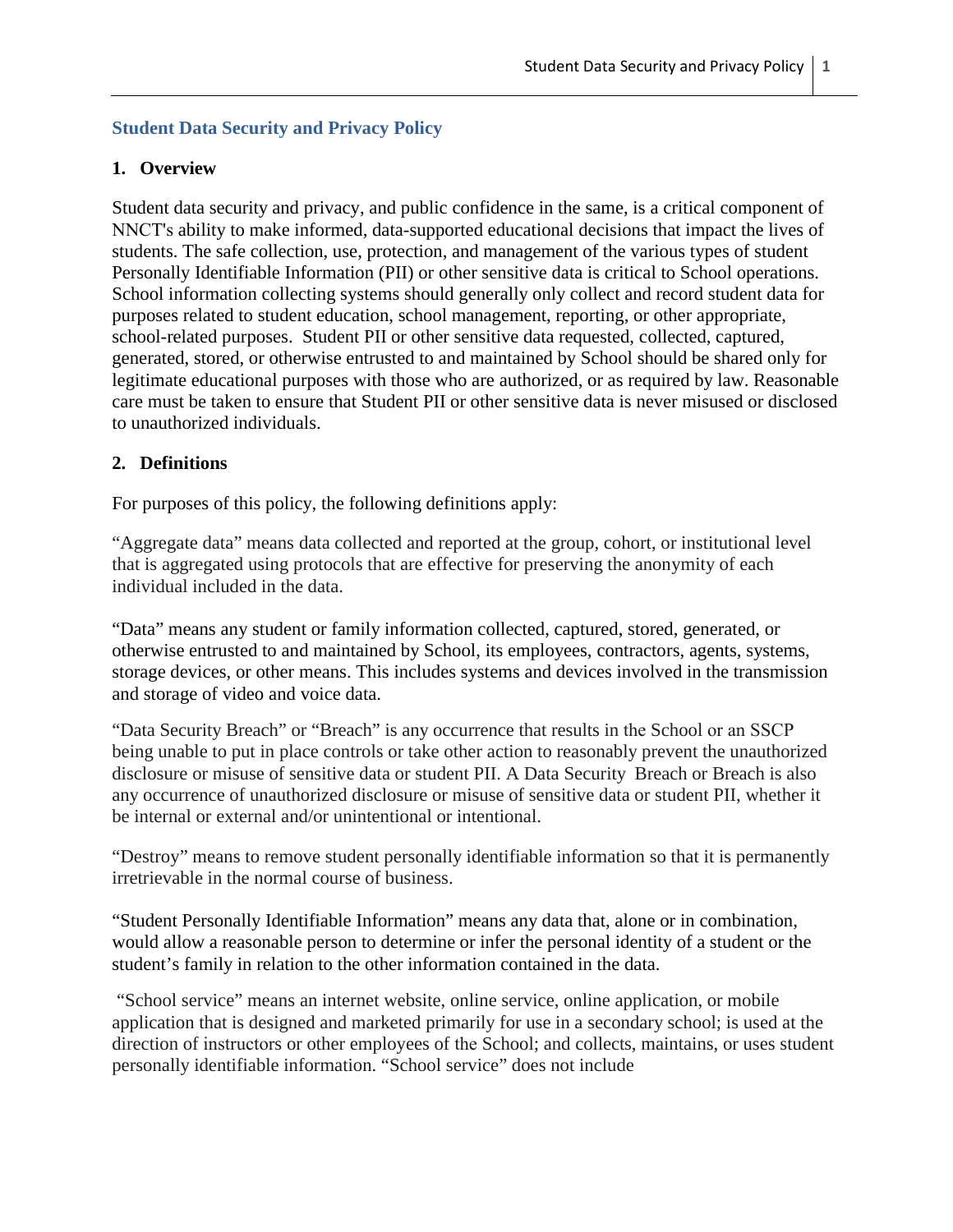an internet website, online service, online application, or mobile application that is designed and marketed for use by individuals or entities generally, even if it is also marketed to a secondary school.

"School service contract provider" (SSCP) means an entity, other than a public education entity or an institution of higher education, that enters into a formal, negotiated contract with the School to provide a school service.

"School service on-demand provider" (SSODP) means an entity, other than a public education entity, that provides a school service on occasion to the School, subject to agreement by the School, or an employee of the School, to standard, non-negotiable terms and conditions of service established by the providing entity.

"Sensitive" or "Confidential" means data that is deemed confidential by law, or any data for which the student or family to whom the data relates would have a reasonable expectation of privacy, and the unauthorized sharing of which would reasonably be considered an invasion of privacy or harmful.

"Targeted advertising" means selecting and sending advertisements to a student based on information obtained or inferred over time from the student's online behavior, use of applications, or personally identifiable information. "Targeted advertising" does not include advertising to a student at an online location based on the student's current visit to that location or in response to the student's request for information or feedback, and without the collection and retention of a student's online activities over time; adaptive learning, personalized learning, or customized education; or with the consent of a student or the student's parent, using the student's personally identifiable information to identify for the student institutions of higher education or scholarship providers that are seeking students who meet specific criteria.

### **3. Purpose**

This policy establishes requirements and guidelines for the School to follow with regards to student data privacy and security. This policy attempts to be as comprehensive as possible, but it is not intended to cover every situation or to be an adequate replacement for developing additional procedures and practices for carrying out the requirements and guidelines of this policy on a day-to-day basis.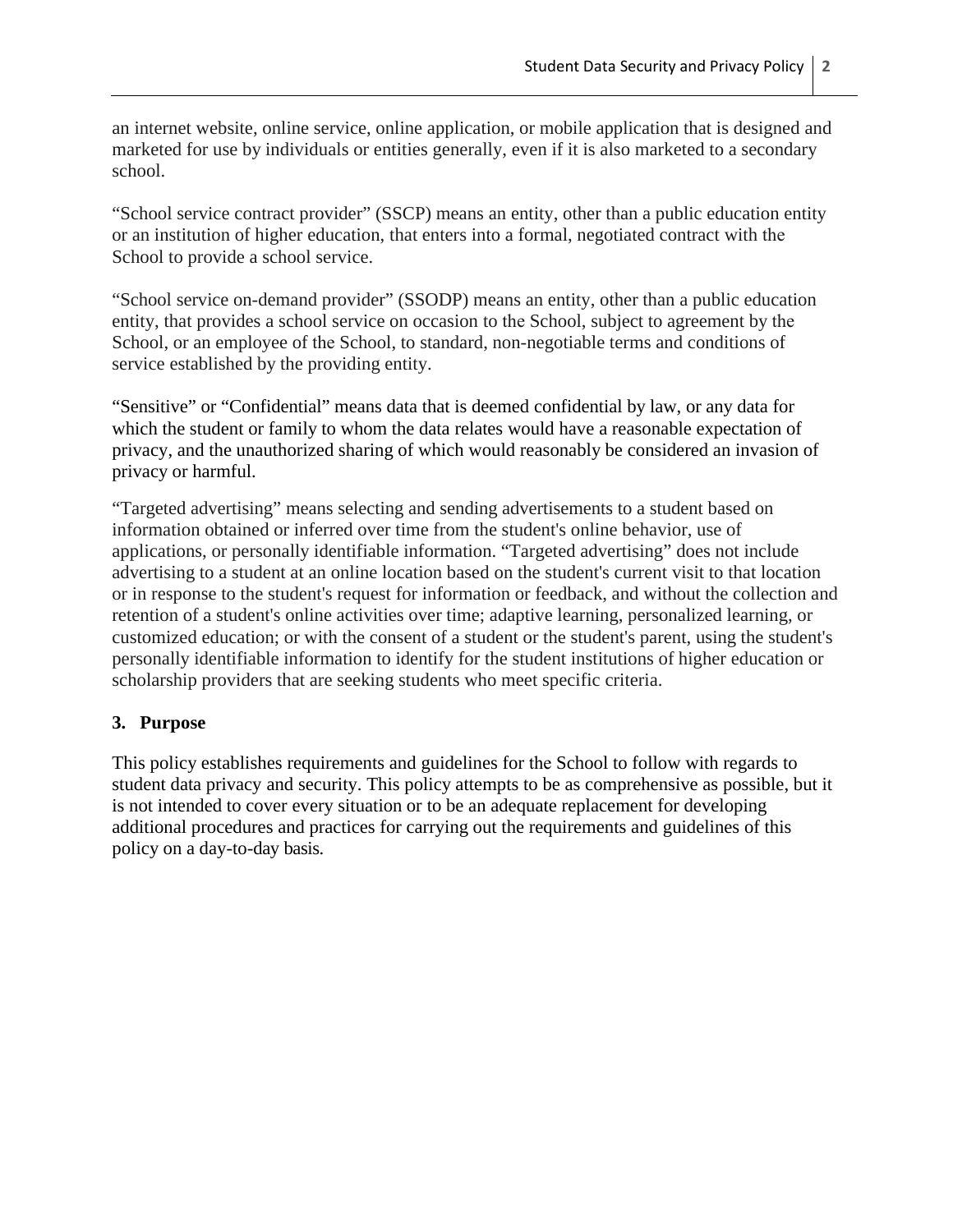# **4. Policy**

# **A. General Statement**

Using data effectively and responsibly is foundational to making the best decisions in today's schools and improving student performance. NNCT has an interest in ensuring that it is a trusted partner when collecting data from students and families. At all times the School will follow all applicable federal and state laws related to data privacy, including the federal Family Educational Rights Privacy Act (FERPA).

School student data privacy procedures and practices must be designed to adhere to requirements set forth in applicable federal and state law. In general these procedures and practices should include additional safeguards as follows:

- A specific review of out-of-the-ordinary requests for student PII or sensitive data by the School Director and legal counsel;
- Regular review of student data privacy policies, procedures, processes and practices by the School's Director and Chief Academic Officer, with input from legal counsel and other experts in the field of data security to ensure that it remains current and adequate to protect student PII in light of advances in applicable law, as well as data technology and dissemination;
- Specific language must be included in vendor/contractor agreements that bind them to follow applicable laws, and also the policies, procedures, and processes developed by the School to protect student data privacy;
- The School must undergo regular, independent security audits;
- A record must be maintained for out-of-the-ordinary requests and releases of student data.

# **B. Uses of Student PII**

Student PII or other sensitive data may be collected, used, maintained, disclosed, and reviewed by School and staff only for legitimate educational purposes related to educational decisions, legal compliance, reporting, or other lawful purposes.

In general, no Student PII or other sensitive data will be shared with third parties outside of legally compliant activities or as specifically authorized by law, unless that release of data is authorized by the student.

The School will only provide student PII to the New Mexico Higher Education Department as required by state or federal law; except that it may provide student PII not mandated by state or federal law if it is associated with a grant proposal, or as a condition of receiving a benefit, such as grant funding or special designations. Unless required by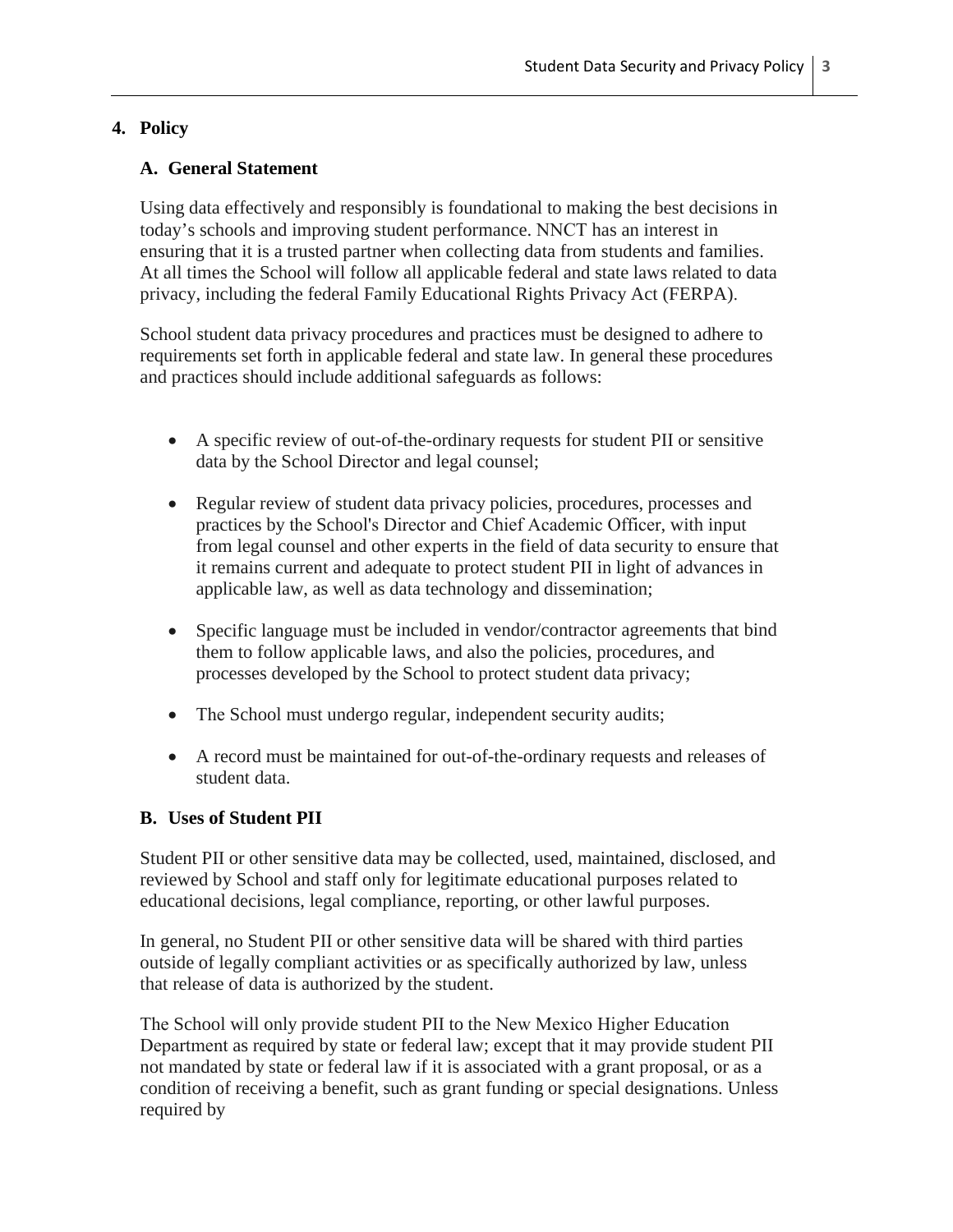state or federal law, the School will not provide the following: criminal records; medical and health records; student social security numbers; student biometric information; and information concerning the political affiliations or the beliefs or attitudes of students and their families.

To ensure clarity, this policy is not intended to prohibit the use of student PII to: use adaptive learning or design personalized or customized education; maintain, develop, support, improve, or diagnose an SSCP's website, online service, online application, or mobile application; provide recommendations for school, educational, or employment purposes within a school service, so long as the response is not determined in whole or in part by payment or other consideration from a third party; respond to a student's request for information or for feedback so long as the information or response is not determined in whole or in part by payment or other consideration from a third party; identify for the student, institutions of higher education or scholarship providers that are seeking students who meet specific criteria, regardless of whether the identified institutions of higher education or scholarship providers provide consideration to the SSCP; in accordance with the terms of a contract between the SSCP and the School, produce and distribute, free or for consideration, student class photos and yearbooks only to the public education entity, students, parents, or individuals authorized by parents; or provide for the student, only with the express written consent of the student or the student's parent given in response to clear and conspicuous notice, access to employment opportunities, educational scholarships or financial aid, or postsecondary education opportunities, regardless of whether the SSCP receives consideration from one or more third parties in exchange for the student personally identifiable information, so long as the SSCP provides a nationally recognized assessment that postsecondary institutions of higher education use in making admissions decisions.

Further, this policy is not intended to: impede the ability of a student to download, export, or otherwise save or maintain his or her own student personally identifiable information or documents; limit internet service providers from providing internet connectivity to the School or to students and their families.

### **C. Maintaining, Retaining and Destroying Student PII**

The School will post and regularly update on its website clear information that is understandable by a layperson listing the data elements of student PII it collects and maintains in its data system, except it will not include the student PII it collects and transmits to the New Mexico Higher Education Department. The list will explain how the School uses and shares the student PII. School will also include a link to the data inventory and dictionary or index of data elements that the New Mexico Higher Education Department is required to publish.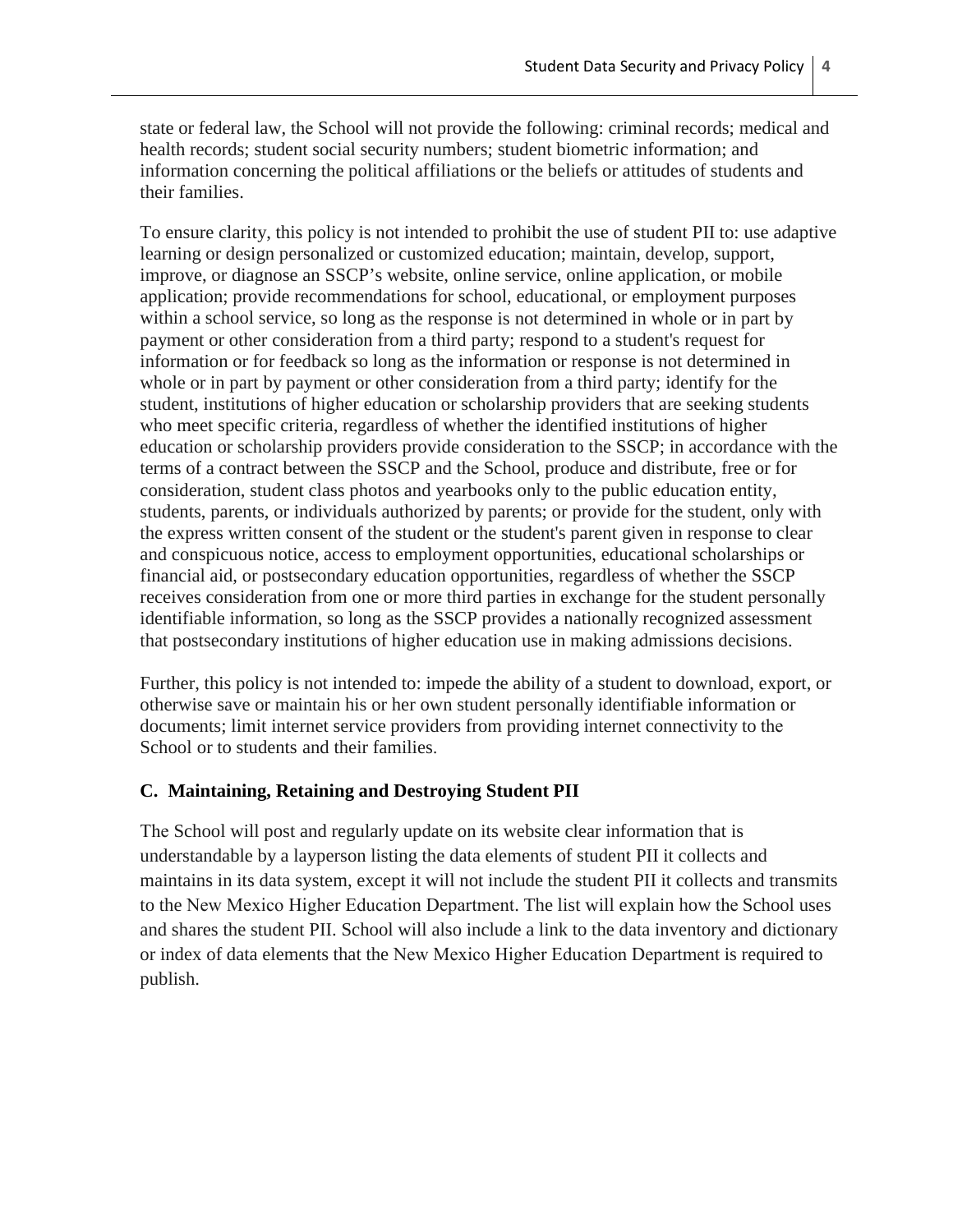The School uses the guidelines set forth by the New Mexico Higher Education Department as a guideline for determining the length of time for retaining student records and PII. Once it is determined that a student record or PII will no longer to be retained, it must be immediately and thoroughly destroyed, as that term is defined in this policy.

During the term of a contract between an SSCP and the School the SSCP must contractually agree to destroy, as soon as practicable, a student's PII collected, generated, or inferred as a result of the contract.

Any SSCP must contractually agree to, following the termination or conclusion of the contract, destroy all student PII collected, generated, or inferred as a result of the contract. If the contract does not specify a period for destruction of the student PII, the SSCP must destroy the information when the information is no longer needed for the purposes described in the contract. The contract provider shall notify the School of the date upon which all of the student PII is destroyed.

The School will follow these data disposal procedures:

All computer desktops, laptops, hard drives, and portable media must be processed through the IT department for proper disposal. Paper and hard copy records containing student PII or other sensitive data shall be disposed of in a secure manner (shredding, incineration, etc.).

The School Director will work with management to ensure procedures exist and are followed to:

- 1. Address the evaluation and final disposition of student PII or other sensitive data found on hardware or electronic media regardless of media format or type.
- 2. Specify a process for making sensitive information unusable and inaccessible. These procedures should specify the use of technology (e.g. software, special hardware, etc.) or physical destruction mechanisms to ensure sensitive information is unusable, inaccessible, and unable to be reconstructed.
- 3. Determine the authorized personnel who will be responsible to dispose of student PII or sensitive data found on equipment of electronic media.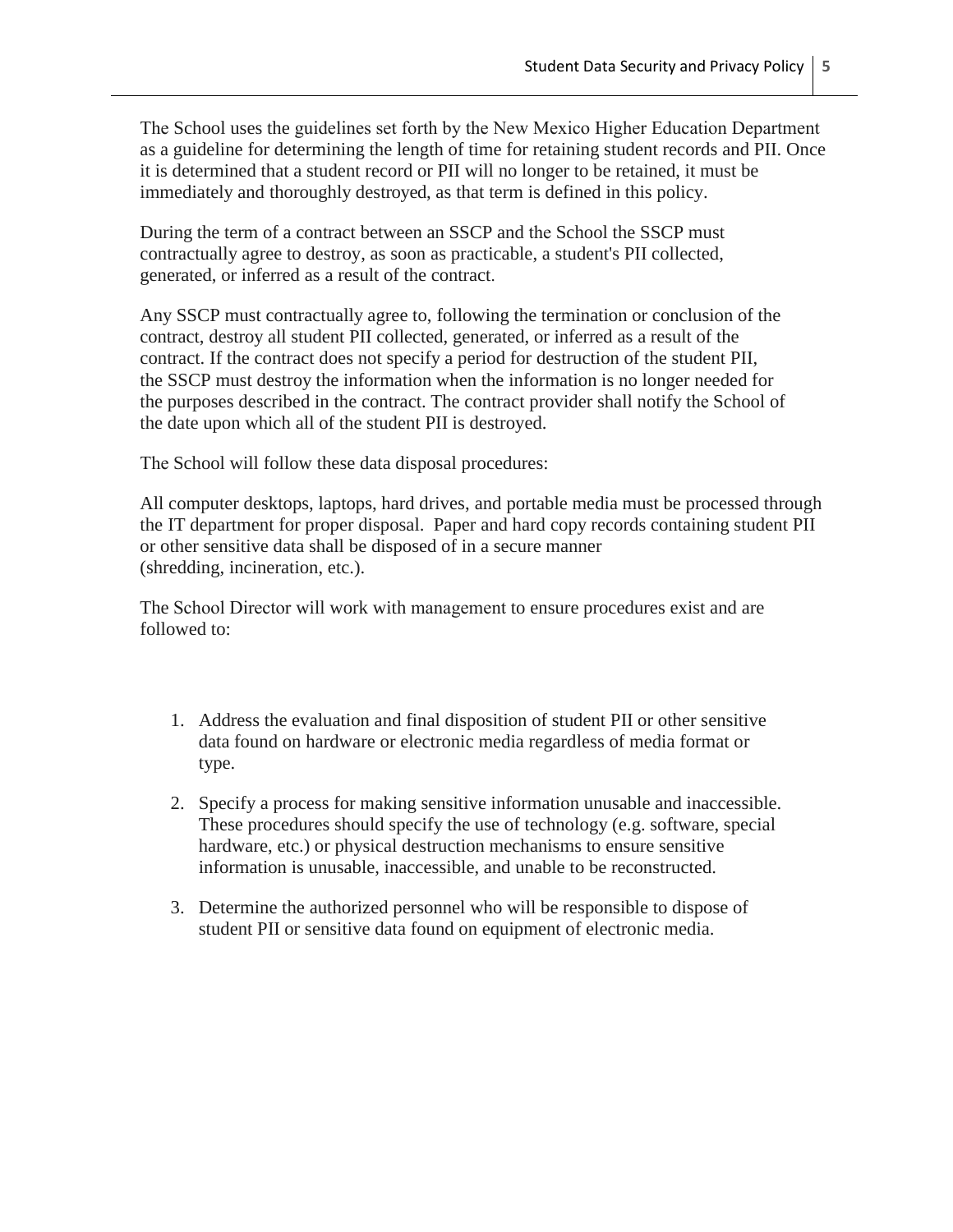# **D. Student PII Security Breaches**

If it is determined that a student data security breach has occurred, the School will immediately notify those students who are known to be affected by the breach. If the full scope of the breach is not certain, the School will notify all students who are potentially affected by the breach. The School must take immediate measures to contain the breach and remedy, to the extent possible, the impact of the breach for those parties affected, including the possible notification of law enforcement officials, as appropriate.

If the breach involves an SSCP, then the School must follow the procedure identified in section J of this policy.

All data security breaches must be recorded and reviewed for future prevention.

# **E. Use of and Disclosure to School Service Contract Providers**

The School may only disclose information to an SSCP for a legitimate educational purpose or with permission of the student. The School shall require, by contract, that each SSCP maintains a comprehensive information security program that is reasonably designed to protect the security, privacy, confidentiality, and integrity of student PII. The information security program must make use of appropriate administrative, technological, and physical safeguards. The SSCP must contractually agree to, following the termination or conclusion of the contract, destroy all student PII collected, generated, or inferred as a result of the contract.

The School must ensure that the terms of any contract entered into with an SSCP on and after June 6, 2021 includes, at a minimum and in addition to other requirements found in this policy, the following requirements:

1. The SSCP must agree to comply with the requirements of this policy applicable to SSCPs, including use and destruction of data, and the ability for the School to terminate the contract pursuant to section J of this policy.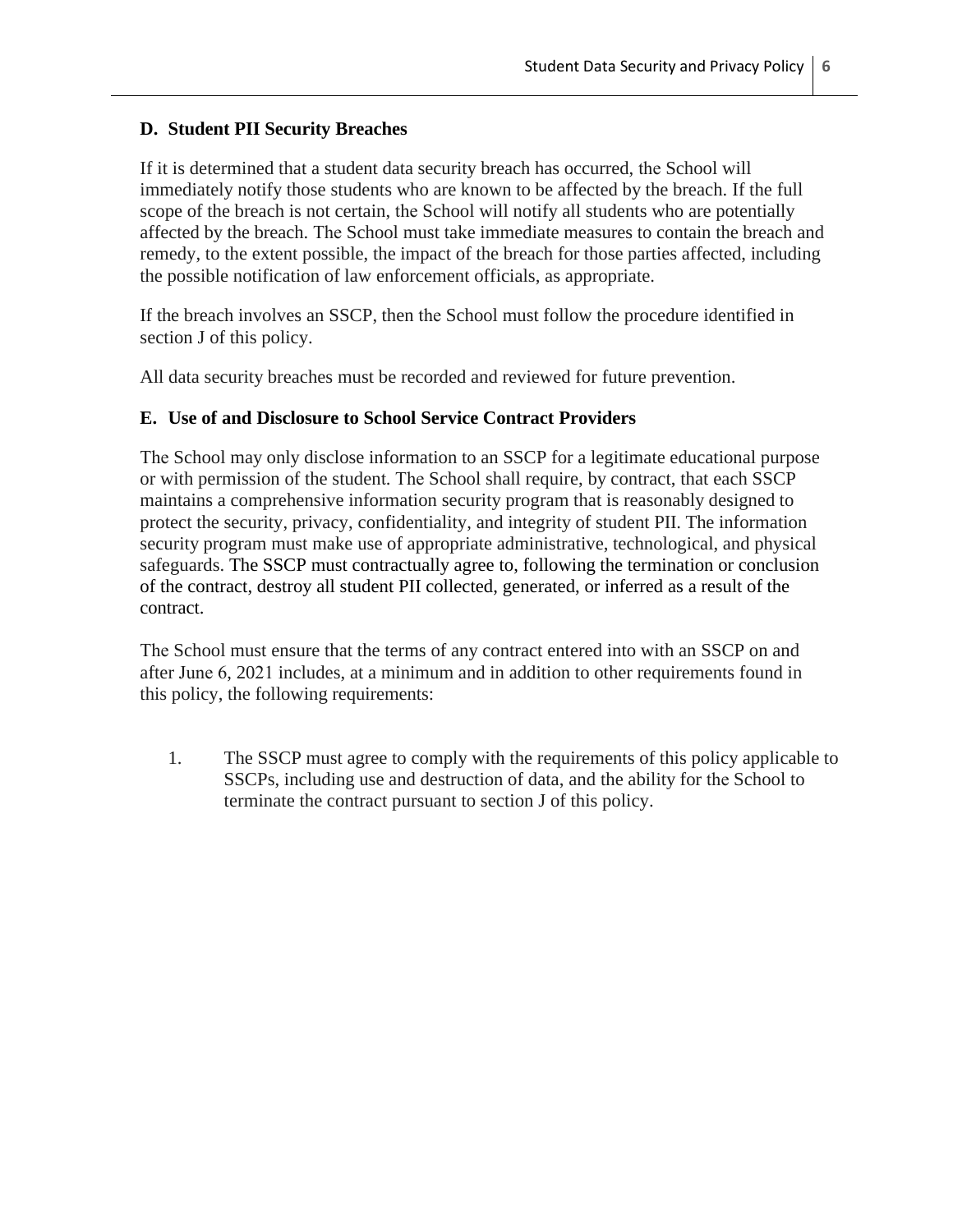- 2. The SSCP must agree to only collect, use, and share student PII as authorized by the contract or with the consent of the student who is the subject of the information;
- 3. The SSCP must agree to provide, and update as necessary, clear information that is understandable by a layperson explaining the data elements of student PII that the SSCP collects, the learning purpose for which the SSCP collects the student PII, and how the SSCP uses and shares the student PII. The information must include all student PII that the SSCP collects regardless of whether it is initially collected or ultimately held individually or in the aggregate. The SSCP must provide the information to the School in a format that is easily accessible through a website, and School will post the information on its website, in accordance with this policy;
- 4. The SSCP must agree to provide clear notice to the School before making material changes to its privacy policy for school services;
- 5. The SSCP must agree to facilitate any correction of factually inaccurate student PII at the request of the School;
- 6. The SSCP must agree to immediately inform the School upon its discovery of any misuse, data security breach, or unauthorized release of student PII held by the SSCP, a subcontractor of the SSCP, or a subsequent subcontractor of the SSCP, regardless of whether the misuse, data security breach, or unauthorized release is a result of a material breach of the terms of the contract;
- 7. The SSCP must agree to not sell student PII; except in instances of purchase, merger, or other type of acquisition of a SSCP, or any assets of an SSCP, by another entity, and so long as the successor entity continues to be subject to the provisions of the contract with respect to student PII;
- 8. The SSCP must agree to not use or share student PII for purposes of targeted advertising to students;
- 9. The SSCP must agree to not use student PII to create a personal profile of a student other than as authorized by the School for supporting the purposes of the contract or with the consent of the student;
- 10. Notwithstanding the other requirements of this policy, the SSCP contract will include a provision allowing the SSCP to use or disclose student PII to ensure legal or regulatory compliance or to take precautions against liability; to respond to or participate in the judicial process; to protect the safety of users or others on the school service contract provider's website, online service, online application, or mobile application; or to investigate a matter related to public safety, so long as the SSCP informs the School of its use or disclosure as soon as possible.
- 11. The SSCP must agree to only share student PII with any subcontractor, or subsubcontractor, that is providing a school service if the subcontractor, or subsubcontractor, providing the school service is bound by the same requirements of this policy and the contract.

If an SSCP refuses to agree to those contractual requirements, the School will not enter into a contract with that SSCP for school services, as that term is defined in this policy.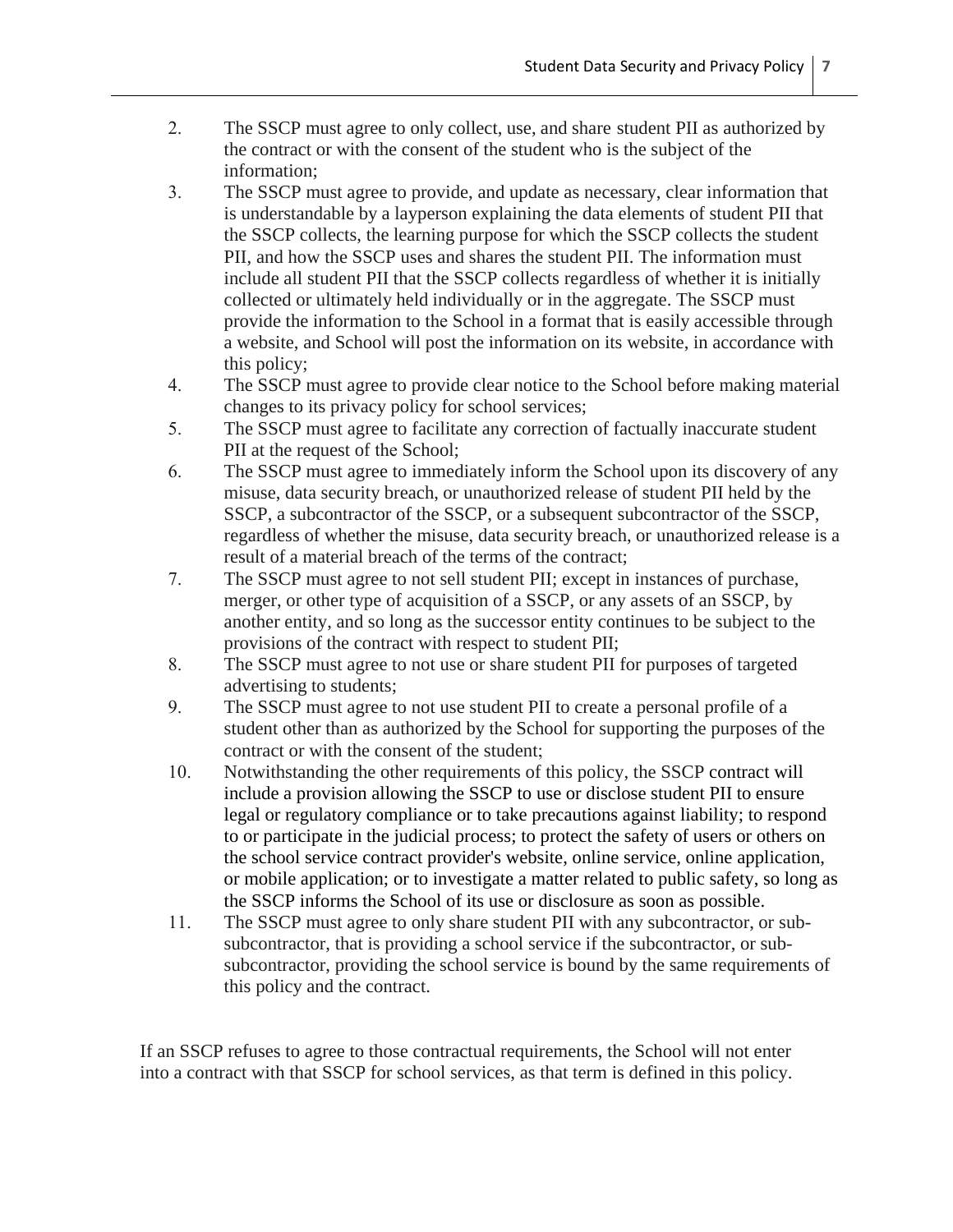If it is determined by the School that an SSCP, or a subcontractor or sub-subcontractor providing a school service, has committed a material breach of its contract that involves the misuse or unauthorized release of student PII, the School Director will determine whether to terminate the contract in accordance with section J of this policy.

## **F. Use of and Disclosure to School Service On-demand Providers**

School will, at the request of a student, assist in obtaining the data privacy policy of an SSODP being used by the School or its staff.

If the School has evidence that, in the estimation of the School, demonstrates that an SSODP does not substantially comply with the SSODP's privacy policy or does not meet the requirements of this policy, the School may choose to cease using the SSODP and prohibit employees from using the SSODP. If the School chooses to cease using the SSODP it must notify the SSODP, and the SSODP will be asked to submit a written response.

### **G. Student Notifications and Complaint Processes**

The School will make copies of this policy available upon request to the student and will post this policy on its website.

If a student has a complain regarding student data security and privacy the student may submit a description of his or her complaint,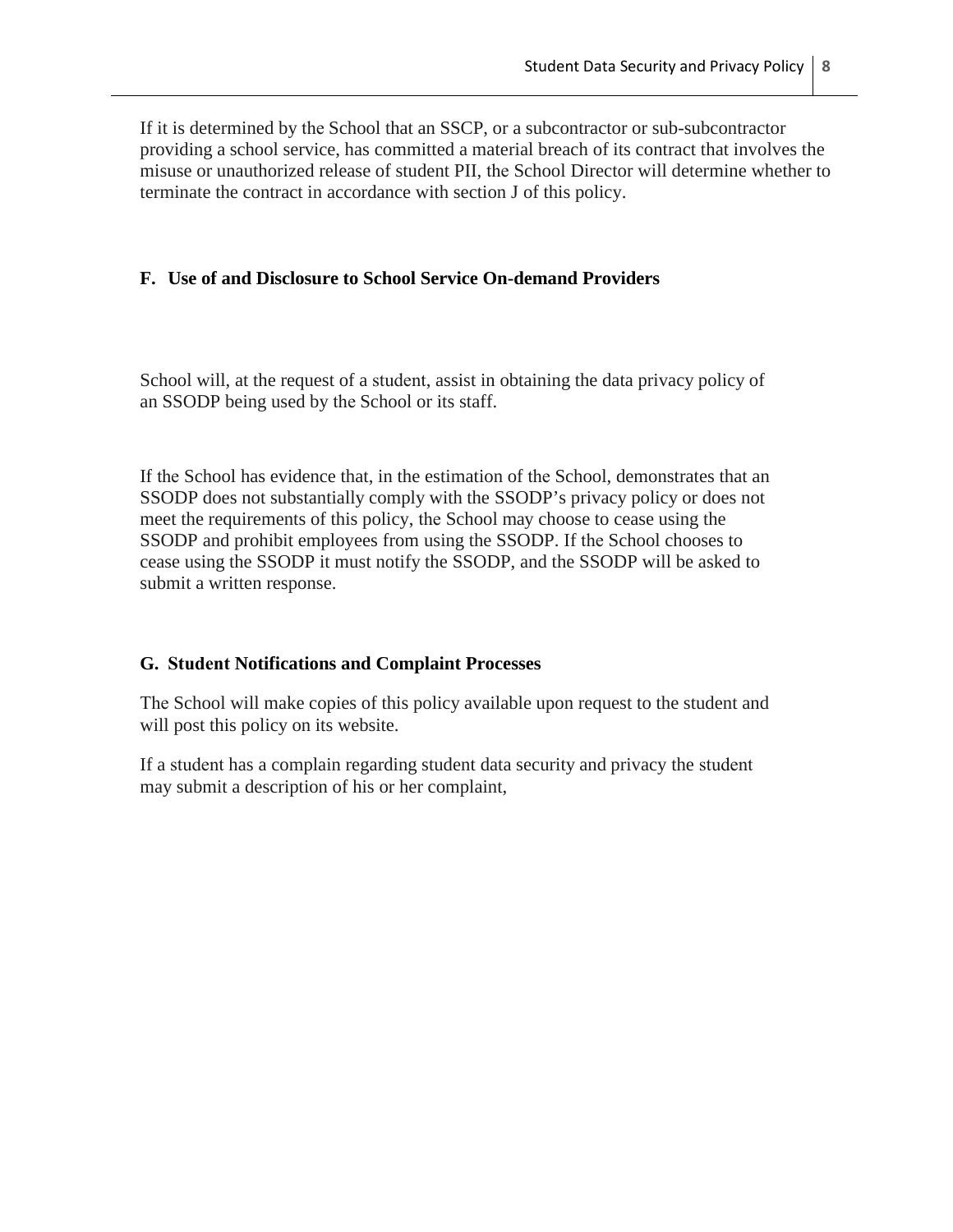including any relevant attachments or information to the Chief Academic Officer, who may attempt to remedy the student's complaint. If the student's complaint cannot be remedied, or if the student desires to have his or her complaint heard by the School Director, the Chief Academic Office must forward the complaint to School Director and schedule a hearing.

If a student has evidence demonstrating that an SSODP being used by the School or its employees does not substantially comply with the SSODP's privacy policy or does not meet the requirements specified in this policy, the student may notify the School and provide the evidence for consideration by the School.

## **H. Staff Training**

The School will ensure that, at least annually, all staff who have access to student data, PII, or other sensitive information are trained to understand School policies and practices for proper collection, use, disclosure, maintenance, and destruction of student data, PII, or other sensitive information.

### **I. Data Security Audits**

A regular and proactive audit policy helps to manage and reduce risks to the School's information systems. Audits will be performed on a regular basis as required by law or executive management protocol.

The security auditor will be an external/independent third party (or at a minimum someone who is not operationally responsible for the area being audited), who evaluates systems for best practices and ensures compliance within an established set of requirements and controls.

The Chief Academic Officer will consider the following when determining the scope of the audit:

- 1. Security Vulnerabilities Identify security vulnerabilities using reputable outside sources, and assign risk rankings (for example, as "high," "medium," or "low") to newly discovered security vulnerabilities.
- 2. Risk Evaluation Identify methods for evaluating vulnerabilities and assigning risk ratings to systems. Risk rankings should, at a minimum, identify all vulnerabilities considered to be a "high risk" to the environment. Vulnerabilities are considered "critical" if they pose an imminent threat to the environment, impact critical systems, and/or result in a potential security compromise or breach if not addressed. Examples of critical educational systems include premise security, pupil accounting, learning management,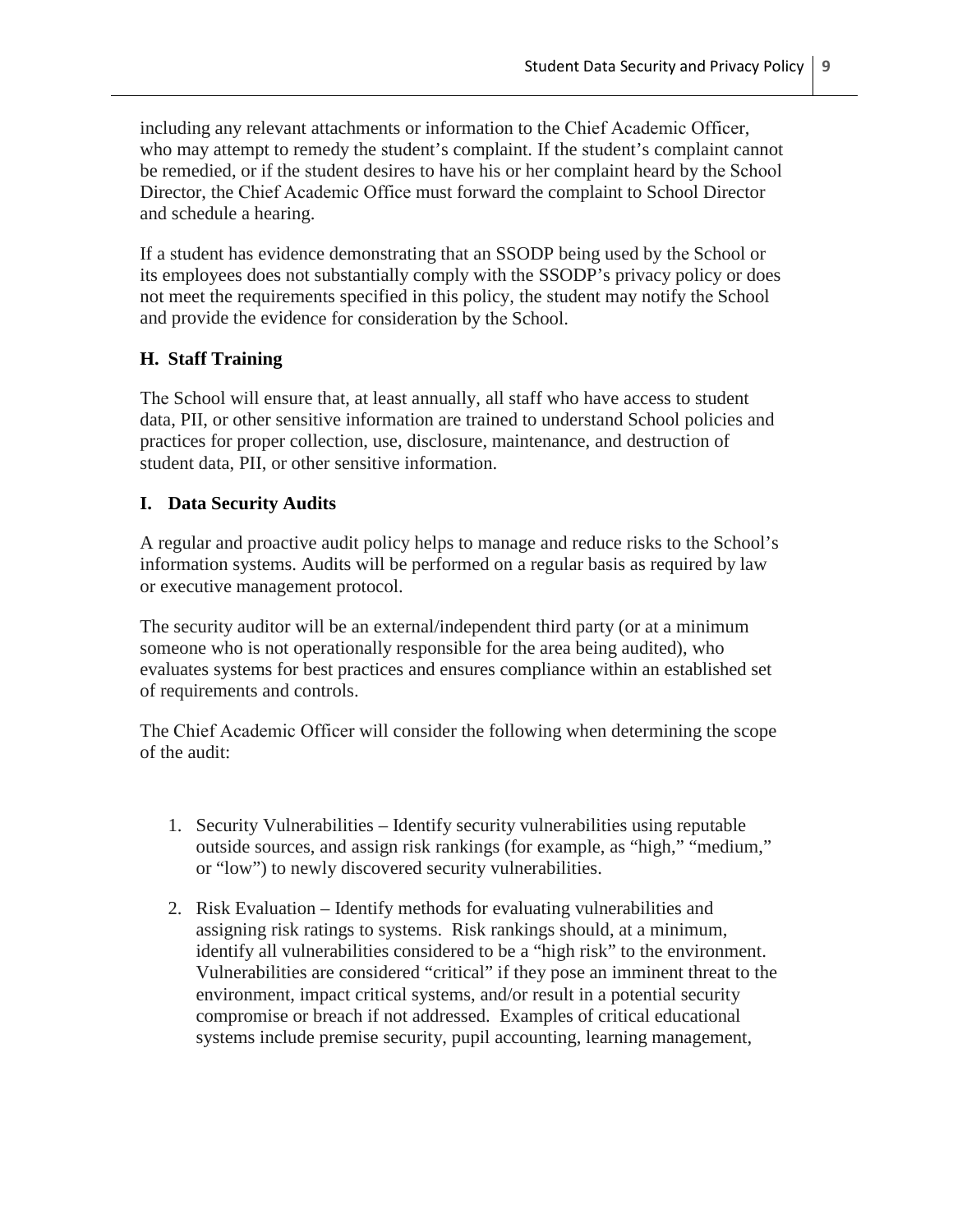general financial, and personnel systems. It also includes any public-facing system, database, or transmission mechanism around sensitive information or PII.

- 3. Automated Tools Evaluates and recommends automated assessment tools and external resources that are suitable in identifying vulnerabilities including weak passwords, configuration issues, improper access controls, network penetration testing, and patch management issues.
- 4. Administrative Safeguards Define protocols, policies, procedures, training plans and other administrative security controls useful to an auditor in comparing against a standard of operation.
- 5. Penetration Testing Evaluate whether penetration testing may be used to identify system vulnerabilities. Examples of penetration testing include evaluations of firewalls and other external network entry points, analysis of software applications and websites, review of logging and account procedures, social engineering tests of staff.

Access to audit tools must be controlled and restricted to prevent possible misuse or compromise resources and log data. Audit requirements and activities involving verification of operational systems shall be carefully planned and agreed to minimize disruptions to normal business operations.

The auditor's report will include the project scope, findings, and recommendations to enhance security. The Chief Academic Officer shall:

- Review the security auditor's report to confirm the findings and verify the security recommendations are sufficient and effective.
- Convey the findings to the appropriate personnel so that the findings and resolutions can be reviewed, understood, and remedied.

The Chief Academic Officer shall provide necessary reporting to the School Director.

### **J. Enforcement**

The School must adequately train its employees and enforce its data privacy and security policies, procedures, processes, and practices to protect the privacy of every student and family from whom it collects data. School employees found to be in violation of this policy, in the sole discretion of School, may be subject to disciplinary action, up to and including termination.

In accordance with the SDTSA, any School Service Contract Provider, as that term is defined in the SDTSA, with a contract entered into after June 6, 2021 found to be in material